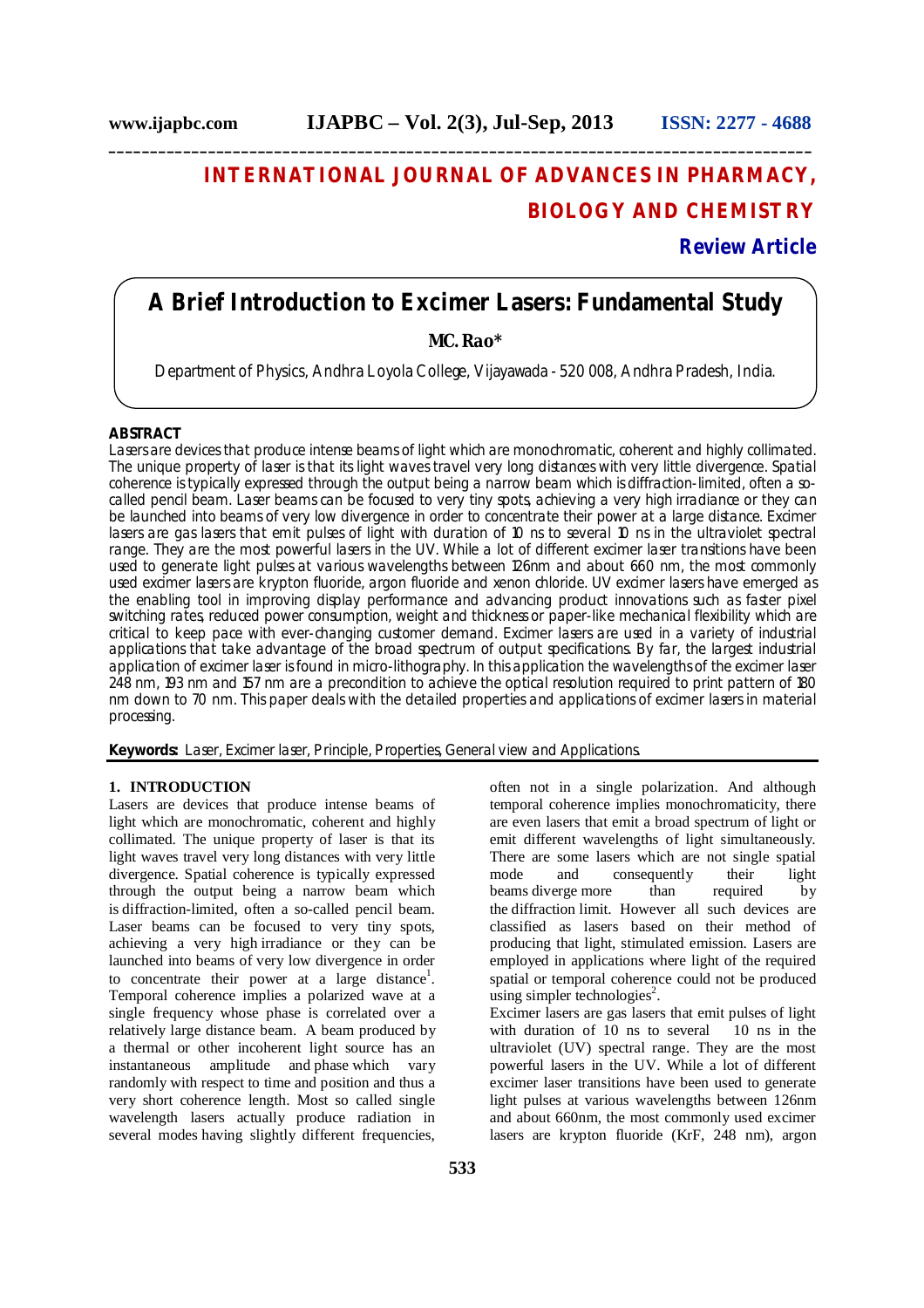**\_\_\_\_\_\_\_\_\_\_\_\_\_\_\_\_\_\_\_\_\_\_\_\_\_\_\_\_\_\_\_\_\_\_\_\_\_\_\_\_\_\_\_\_\_\_\_\_\_\_\_\_\_\_\_\_\_\_\_\_\_\_\_\_\_\_\_\_\_\_\_\_\_\_\_\_\_\_\_\_\_\_\_\_\_**

fluoride (ArF, 193 nm) and xenon chloride (XeCl, 308 nm). Recently also the very short wavelength of the fluorine laser  $(F_2, 157 \text{ nm})$  experiences increasing interest and applications<sup>3</sup>. The name excimer comes from excited dimer. The first experimental evidence of excimer lasing was obtained by N. G. Basov et al. in 1970. They did use a high current electron beam to excite liquid  $Xe^4$ . The  $Xe_2$  excimer laser emitted around 172 nm. With this experimental proof the excimer lasers were invented as a new class of lasers. For the important excimer lasers of today the name excimer laser is used only by convention since here excited complexes of rare gas monohalides rather than excited dimers form the active medium. Also exciplexes exist with some stability only in the excited state. The exciplexes are formed by Ar, Kr or Xe with F or Cl. The most important are ArF, KrF, XeCl and XeF<sup>5</sup>.

## **2. PROPERTIES OF GENERAL LASER**

Monochromaticity means "One color". To understand this term, examine "white light" which is the color interpreted in the mind when we see all colors together. When "white light" is transmitted through a prism, it is divided into the different colors which are in it and laser radiation does not have all those color, because it has only one same wavelength and phase. And Mono-chromaticity also means that laser has a high intensity of the light within the very small wavelength. So it can have a high energetic level in microscopic region. Actually, the temperature of the Laser radiation is higher than Sun. Radiation comes out of the laser in a certain direction and spreads at a defined divergence angle. This angular spreading of a laser beam is very small compared to other sources of electromagnetic radiation and described by a small divergence angle. Since, laser radiation divergence is of the order of milli-radians, which means almost negligible, the beam is almost parallel and can be sending over long distances. So, laser radiation is highly directional. Laser radiation is composed of waves at the same wavelength, which start at the same time and keep their relative phase as they advance. So, when two or more laser radiations can make regular interference each other. So, laser radiation has a coherency<sup>6-7</sup>.

#### **3. GENERAL VIEW OF EXCIMER LASERS**

The term excimer refers to a molecular complex of two atoms which is stable only in an electronically excited state. These lasers, which are available only as pulsed lasers, produce intense output in the ultraviolet and deep ultraviolet. The lasers in this family are XeFl (351 nm), XeCl (308 nm), KrF (248 nm), KrCl (222 nm), ArF (193 nm), and F2 (157 nm). They are used extensively in photolithography,

micromachining, and medical applications. At first glance, the construction of an excimer laser is very similar to that of a transverse-flow, pulsed  $CO<sub>2</sub>$  laser. Fig. 1 shows excimer laser ablation set-up. However, the major difference is that the gases in the system are extremely corrosive and great care must be taken in the selection and passivation of materials to minimize their corrosive effects. A system built for  $CO<sub>2</sub>$  would fail in minutes, if not seconds. The principal advantage of an excimer laser is its very short wavelength. The excimer output beam can be focused to a spot diameter that is approximately 40 times smaller than the  $CO<sub>2</sub>$  laser beam with the same beam quality. Furthermore, whereas the long  $CO<sub>2</sub>$ wavelength removes material thermally via evaporation, the excimer lasers with wavelengths near 200 nm remove material via ablation, without any thermal damage to the surrounding material. Fig. 2 shows the energy level diagram of excimer laser $8$ .

### **4. APPLICATIONS**

UV excimer lasers have emerged as the enabling tool in improving display performance and advancing product innovations such as faster pixel switching rates, reduced power consumption, weight and thickness or paper-like mechanical flexibility which are critical to keep pace with ever-changing customer demand<sup>9</sup>. Aiming at driving cost-efficient material and process development in display and microelectronics industries Coherent has invented the VarioLas family of excimer surface processing systems $^{10}$ .

Excimer lasers are used in a variety of industrial applications that take advantage of the broad spectrum of output specifications. By far, the largest industrial application of excimer laser is found in micro-lithography. In this application the wavelengths of the excimer laser 248 nm, 193 nm and 157 nm are a precondition to achieve the optical resolution required to print pattern of 180 nm down to 70 nm. The laser light is used to expose the photoresist on the wafer. The scanners illumination system, which today must provide various illumination settings such as annular or quadrupole is well adapted to the excimer laser beam. The excimer's low spatial coherence helps to avoid speckle interference phenomena in the image. The refractive imaging lens of the scanner demands a very narrow output spectrum of less than 0.5 pm, FWHM in order to avoid chromatic aberrations. Another prominent application, which is dominated by the excimer laser, is the use for annealing of TFT flat panel displays. In this process the laser is used to transfer amorphous silicon into poly-crystalline silicon which is then used to build up transistors and driver circuits. Only excimers deliver the wavelength (308 nm) and the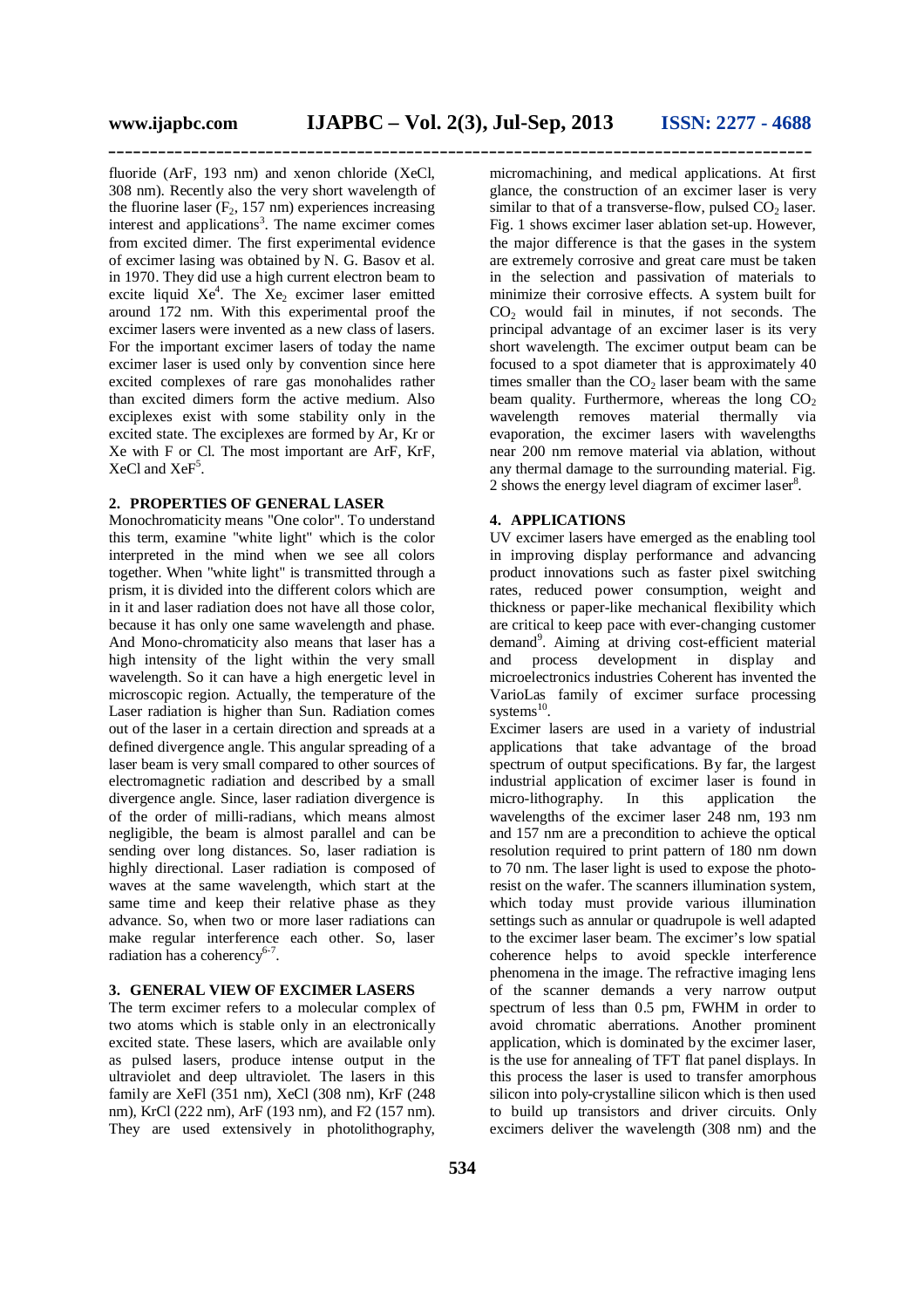**\_\_\_\_\_\_\_\_\_\_\_\_\_\_\_\_\_\_\_\_\_\_\_\_\_\_\_\_\_\_\_\_\_\_\_\_\_\_\_\_\_\_\_\_\_\_\_\_\_\_\_\_\_\_\_\_\_\_\_\_\_\_\_\_\_\_\_\_\_\_\_\_\_\_\_\_\_\_\_\_\_\_\_\_\_**

required output power (300 W) to cost efficiently process the substrates. High power XeCl excimer lasers are also applied for the surface treatment of metal alloys like cast iron as used in cylinder liners of combustion engines. The ablation process using 308 nm wavelengths leads to opening of graphite spherulites which then act as an oil reservoir and greatly reduce wear and oil consumption $11$ .

The unique output characteristics of an excimer laser offer distinct advantages in many applications. For example, UV wavelengths enable processing at a higher spatial resolution than visible and IR lasers. This is because the smallest feature size that can be produced is limited by diffraction and diffraction increases linearly with wavelength. The UV photons produced by an excimer also interact differently with most solid materials compared with longer wavelength photons. The focused beam from a visible or infrared laser processes a material by heating it until some has boiled off or vaporized. Typically, this heating also affects the surrounding material that has not been directly irradiated, resulting in peripheral thermal damage and less precise process control. In contrast, the inherently high energy of UV photons causes them to directly break the atomic or molecular bonds within a material in a process called photo ablation.

With short laser pulses, this can be a relatively cold process with little or no effect on the surrounding material. This ability to process with a very high spatial resolution is further enhanced by the fact that most solid materials have very high absorption in the UV. As a result, the laser light only penetrates a very shallow depth into the material. This, along with the short pulse duration, means that each pulse removes just a thin layer of material, thus providing excellent depth control<sup>12</sup>.

Excimer laser ablation is a surface structuring technique based on the interaction of intense excimer laser pulses with a material. These lasers operate in the UV where polymers typically show high absorption. This results in electronic excitations which on their turn initiate both thermal and nonthermal processes leading to a dissociation of the polymer and subsequently local ejection of material. The presence of nonthermal reactions is responsible for a clean, well-defined geometry of the ablated zone. The lateral dimensions of the removed polymer are determined by the laser beam size, while the depth of the hole depends on the laser intensity. Typically the lateral resolution is limited to a few microns while the ablation rate can be as low as a few tens of nanometer. These properties make polymers a very suitable substrate material for excimer laser ablation $13, 14$ .

Silicon carbide (SiC) is a wide-gap semiconductor that has unique material properties suitable especially for high temperature, high power and high frequency applications. However, SiC device fabrication has to face various technological difficulties. Among them, one of the crucial steps appears to be doping<sup>15</sup>. The high melting point and the limited diffusion of impurities in SiC have greatly restricted the use of ion implantation and furnace annealing commonly employed in the silicon microelectronics industry to incorporate and activate the dopants. As an alternative to classical thermal heating, excimer laser processing was demonstrated to be suitable for doping of SiC in various experimental conditions, including laser annealing of ion implanted  $SiC^{16}$ , laser induced diffusion of dopant from gas or solid sources and laser crystallization of doped-SiC films deposited by CVD. The use of highly powerful pulsed laser beams in the nanosecond duration regime allows one to deposit a large amount of energy in short time onto the near-surface region, while maintaining the substrate essentially at room temperature. Under suitable conditions, the irradiation leads to surface melting of SiC to a depth not exceeding a few hundred nanometers, and its rapid solidification from the bulk, allowing the dopant to be incorporated by liquid phase diffusion. In addition, by taking advantage of the highly nonequilibrium nature of the melt/ regrowth process, complete electrical activation of the dopant could be achieved, as shown for silicon. It has also to be mentioned that recent works suggest the possibility of suppressing the ion implanted defects and activate the dopant in SiC by high temperature excimer laser annealing in solid phase $17$ .

Polyimide is a thermally stable aromatic polymer with excellent insulation characteristics and is widely used as a protective material in microelectronics and optoelectronics. Traditionally, in integrated circuit fabrication, polymer film is removed and subsequently a metal layer is evaporated as electrical connection. Recently, there has been considerable interest in large and permanent decrease in electrical resistivity of polyimide films after ultraviolet laser irradiation. In particular, polyimide can be turned into electrical conductor with sufficient spatial resolution. Coupled with the 0.1 µm spatial resolution and 0.1  $\Omega$ cm resistivity obtained with excimer-laser irradiation, new potential applications may be considered for these newly developed materials, such as forming electrical connections or rewiring defective integrated circuits in microelectronics and optoelectronics $^{18}$ .